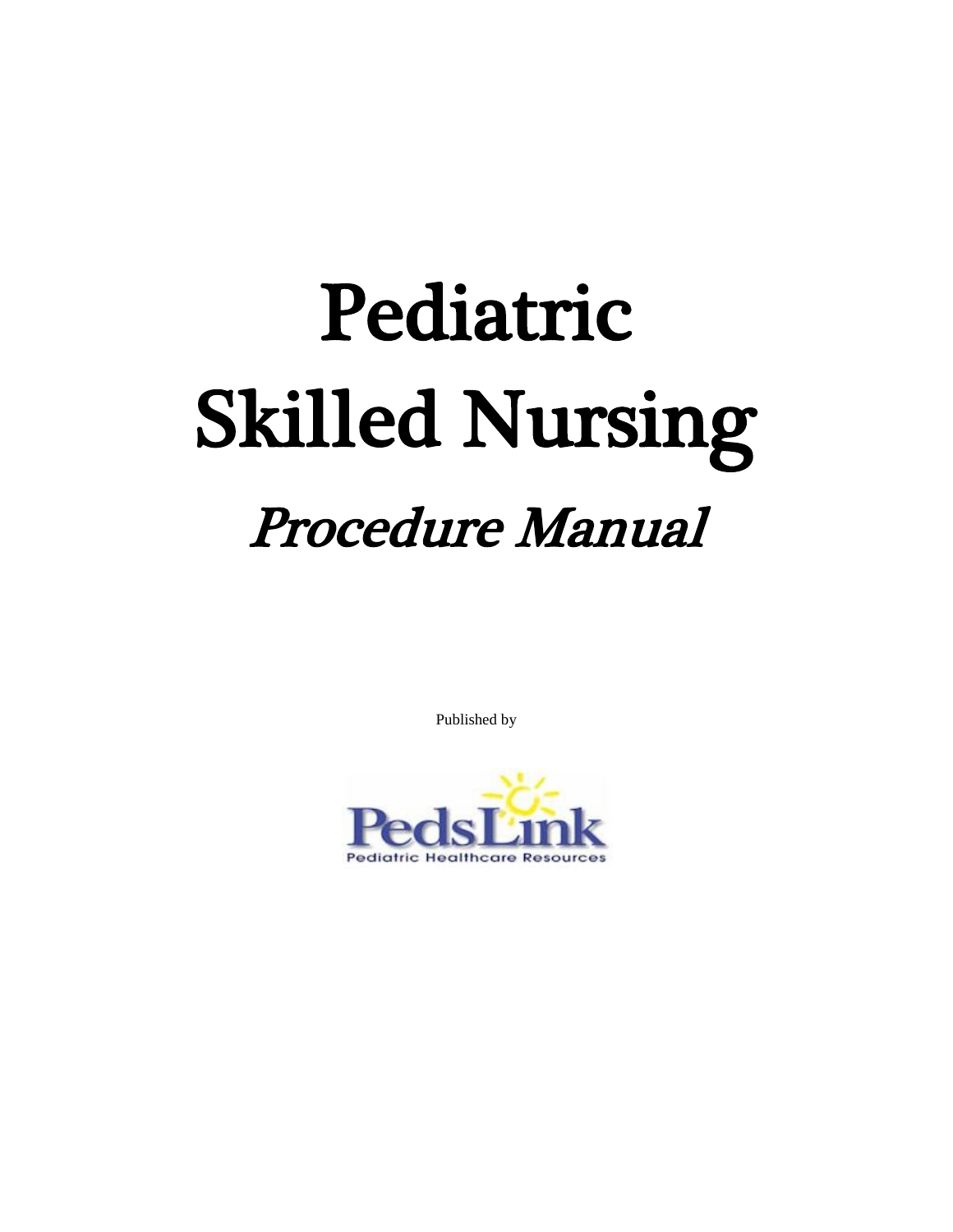## **Table of Contents**

#### **Procedure Number**



#### **SKILLED SERVICES**

| Catheterization-Care of Indwelling Urinary Catheter Procedure SN-300       |  |
|----------------------------------------------------------------------------|--|
| Catheterization-Insertion of Indwelling Urinary Catheter Procedure  SN-301 |  |
| Catheterization-Removal of Indwelling Urinary Catheter Procedure SN-302    |  |
|                                                                            |  |
|                                                                            |  |
|                                                                            |  |
|                                                                            |  |
|                                                                            |  |
|                                                                            |  |
|                                                                            |  |
|                                                                            |  |
|                                                                            |  |
| Chest Physiotherapy and Postural Drainage Procedure  SN-1100               |  |
|                                                                            |  |
|                                                                            |  |
|                                                                            |  |
|                                                                            |  |
| Tracheostomy-Cleaning of Suction Catheters and Connecting Tubing  SN-1800  |  |
|                                                                            |  |
|                                                                            |  |
|                                                                            |  |
|                                                                            |  |
|                                                                            |  |
|                                                                            |  |
|                                                                            |  |
|                                                                            |  |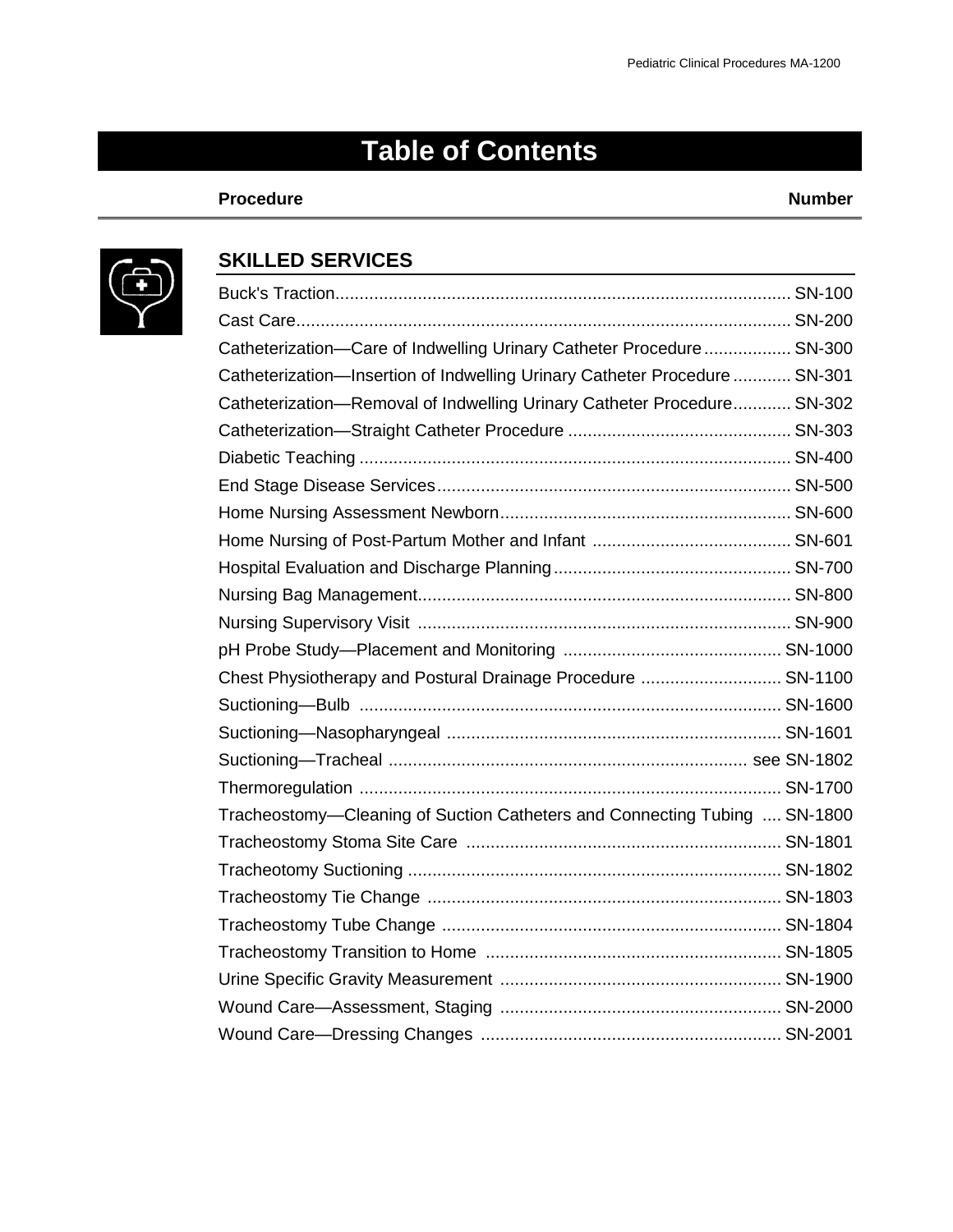

#### **LAB PROCEDURES**



#### **MEDICATION ADMINISTRATION**